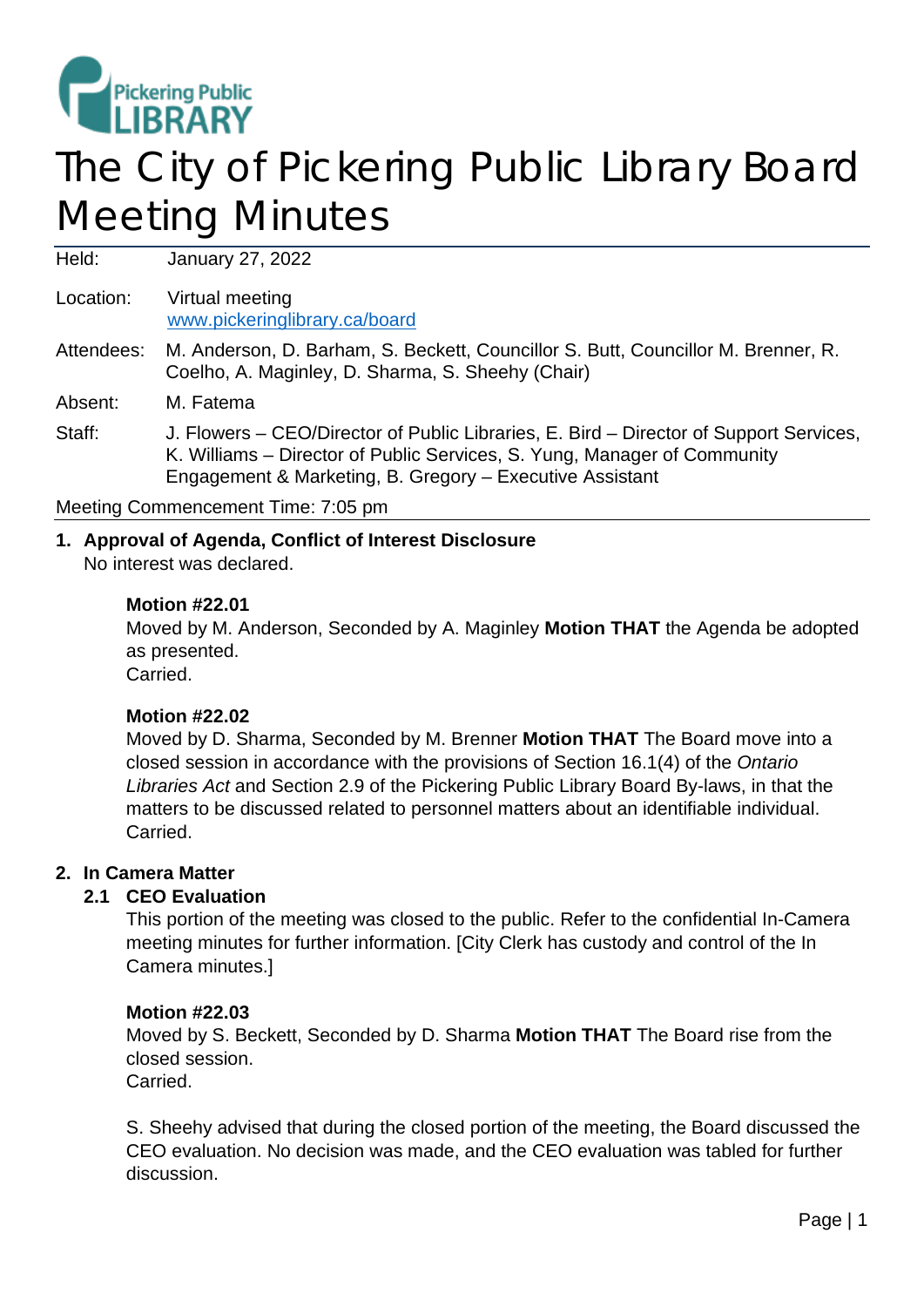Regular meeting resumed 7:48 pm.

## **3. Indigenous Land Acknowledgement Statement**

S. Sheehy read the Indigenous Land Acknowledgement Statement.

#### **4. Public Delegations**

See item 6.1 below. No other members of the public in attendance.

#### **5. Consent Agenda**

- **5.1 Minutes of the Previous Board Meeting – November 25, 2021**
- **5.2 Library Information Update – January 2022**
- **5.3 Minutes of the Anti-Black Racism Working Group Meeting – January 12, 2022**
- **5.4 2022 Annual Board Calendar**
- **5.5 2021 KPI Statistics**

## **Motion #22.04**

Moved by R. Coelho, Seconded by S. Butt **Motion THAT** the items on the Consent Agenda be adopted. Carried.

## **6. Presentation**

**6.1 Stephen Linton, Chair**

**Anti-Black Racism Working Group**

#### **Re: ABRWG 2021 Recommendations & 2022 Work Plan**

Stephen Linton, Chair of the Anti-Black Racism Working Group ("ABRWG") was in attendance to present the Board with the ABRWG 2021 Recommendations and the ABRWG 2022 Work Plan. Also in attendance was ABRWG members Charmain Brown and Samantha Adebiyi, and S. Yung, Staff Liaison for the ABRWG.

Mr. Linton began his presentation with the reading of the ABRWG Ancestral Land Acknowledgement. He proceeded to provide the Board with an overview and the intent behind the recommendations and work plan.

In answer to a concern expressed about ensuring equitable representation from all Black communities, S. Yung advised that there are minimum eligibility requirements to participate in the working group and there are additional opportunities to voluntarily share identity details during the expression of interest process, adding that the Community Panel guides the interview process for new members and ultimately can only connect with as diverse as a group that comes forward. It was noted that the group, as currently formed, is very open to evolving and is on a learning journey to diversify the group. They have talked about missing voices at the table and parts of the community that are not being heard. If needed, a subcommittee would be struck to address this issue. For example, a youth subcommittee has been created to generate input from local youth. S. Linton added that at the meetings, group members have spoken about lived experiences and shared best practices and learning.

In answer to a question regarding how many new members are being sought out for the working group, S. Yung advised that the group is looking for three to five more members.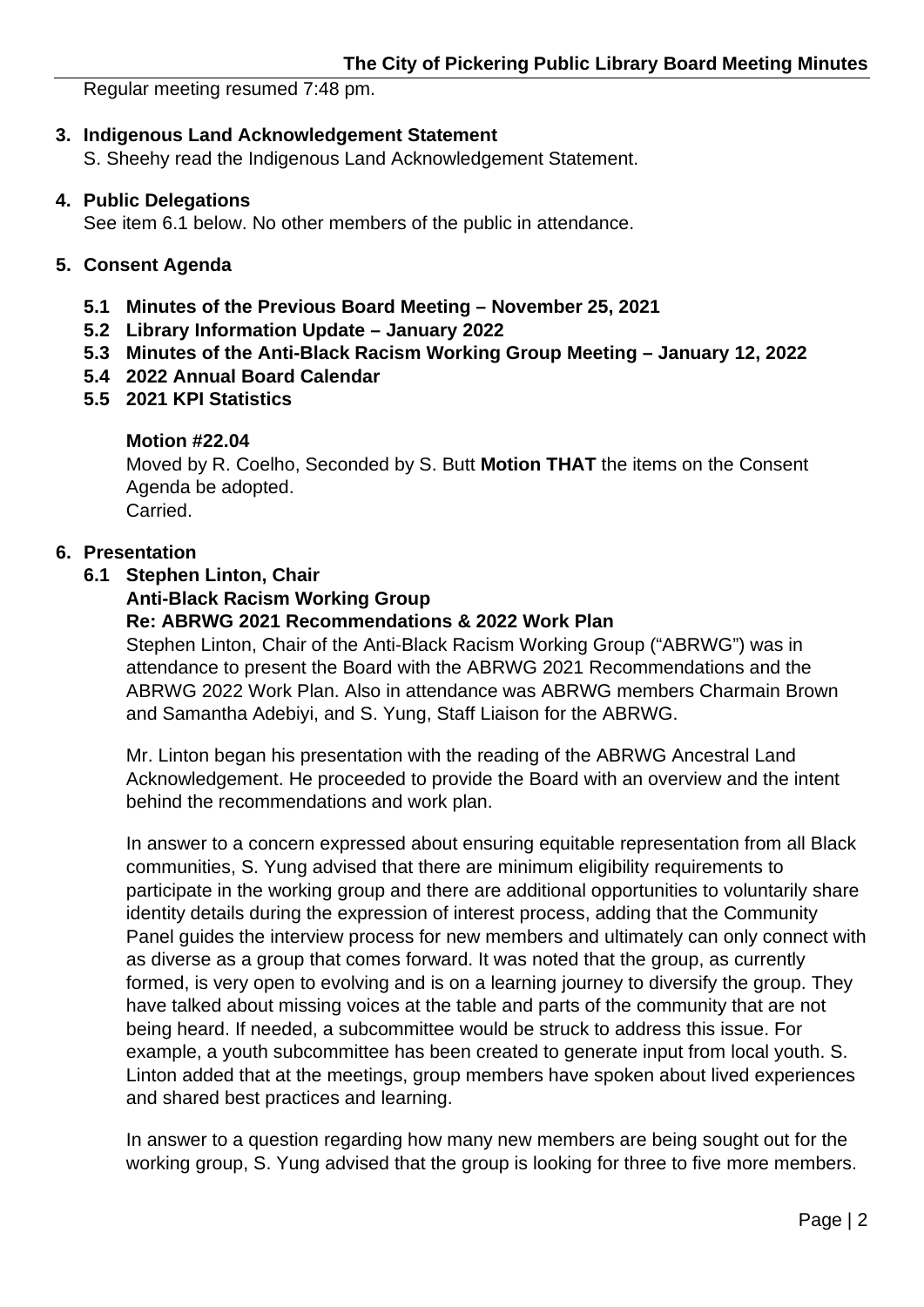Currently the group has five members but should include eight to ten members, as per their Terms of Reference.

In answer to a question regarding the timelines, S. Linton noted that the timelines are outlined in the documents and were decided upon based on time-sensitive opportunities, to ensure accountability, and that deliverables would be relevant. S. Yung added that some of the recommendations have accountability placeholders, and the group will be working towards determining these additional timelines and action items.

The Board expressed concern regarding the actionable goals and measures of success regarding the enhancement of the PPL's new hire interviewing process as outlined in the 2021 Recommendations. It was suggested that such goals and actions could create an inequity in applicants, favouring applicants that have had benefit of EDI training. C. Brown clarified that intent behind these actionable goals was to ensure that applicants have some sort of vocabulary around the issues and can articulate it through lived experiences, not simply having participated in EDI training. S. Linton added that such measures do not mean applicants have to be from a racialized community or of a certain age and are in place to ensure that staff serving our community can apply a empathetic lens.

In answer to a question about how to move forward working with the municipality and Pickering as a whole, S. Yung indicated that these are preliminary steps built into the work plan for this year. Recommendations arose from direct meetings with People & Culture and Client Experience staff and engagement continues to ensure that the conversation is not stuck in a silo. S. Yung cited the recommendations around the next security guard RFP as an example of bridging into a bigger picture with the City of Pickering; as well, the group is working with the broader Durham community and other Durham libraries so that the learning and sharing of best practices continues.

In reply to a question about baseline EDI scores and measure at PPL, S. Yung advised that this was part of the conversations at the group but as race-based data is not currently collected at PPL, the group chose different attainable measures of success.

The Board expressed their gratitude for the commitment and work done this year by the Anti-Black Racism Working Group.

# **Motion #22.05**

Moved by D. Sharma, Seconded by R. Coelho **Motion THAT** accept the Anti-Black Racism Working Group 2021 Recommendations & 2022 Work Plan as presented. Carried.

# **7. Correspondence**

- **7.1 S. Cassel, City Clerk**
	- **City of Pickering**

**Re: Direction as per Minutes of the Meeting of City Council Held on December 13, 2021**

# **Motion #22.06**

Moved by S. Sheehy, Seconded by D. Sharma **Motion THAT** correspondence from Susan Cassel, City Clerk, City of Pickering, dated December 17, 2021 regarding Direction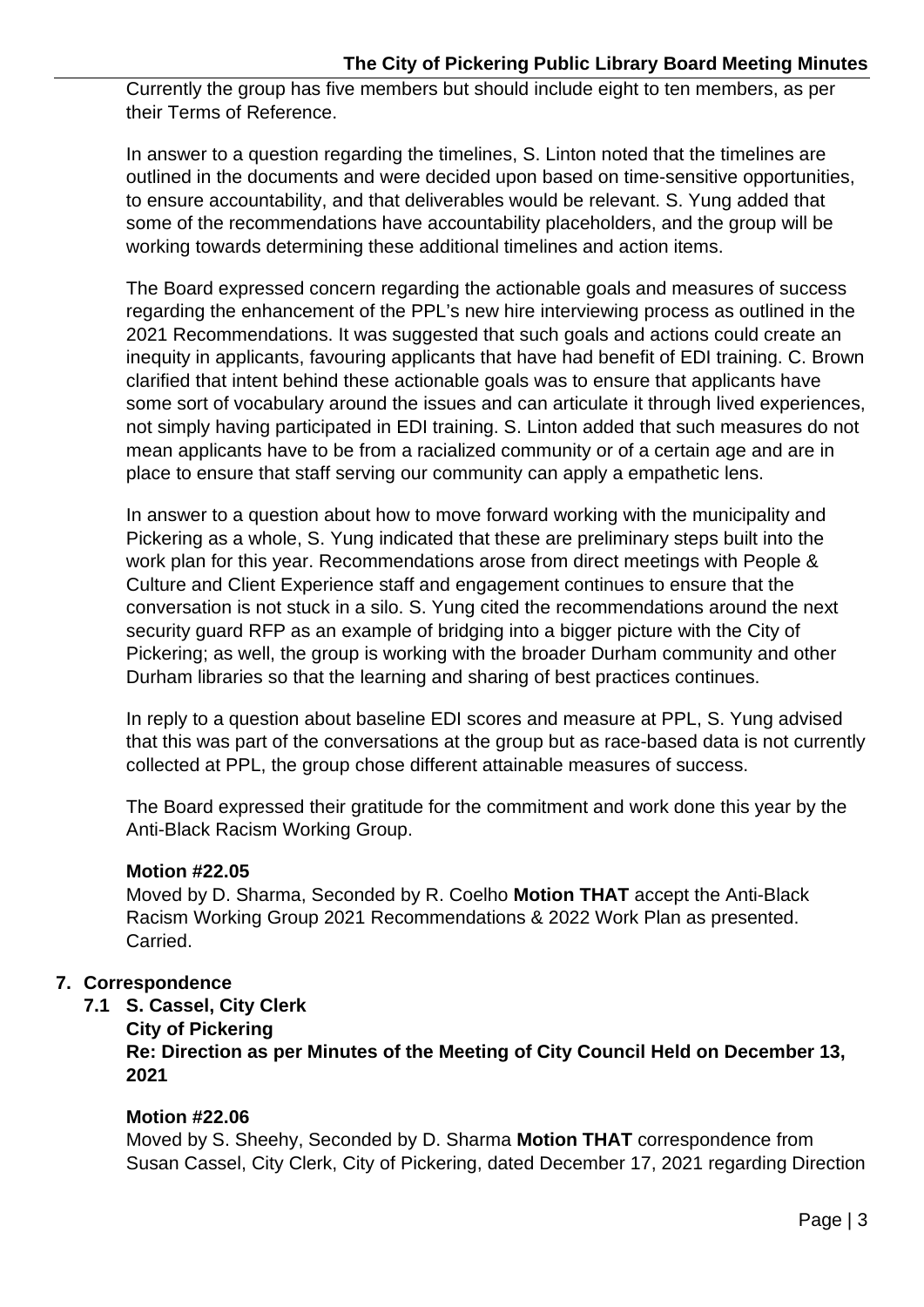as per Minutes of the Meeting of City Council held on December 13, 2021 be received for information by the Board. Carried.

## **8. Ends Discussion**

# **8.1 EP 1 Global Ends**

J. Flowers provided an overview of the highlights and activities from 2021 related to the secondary Board Ends.

In answer to a question about the continuation of the phone calls to seniors' project, J. Flowers stated that the relationship between the library and clients was very important. Feedback from the seniors was very positive and while a similar campaign is not likely this year, PPL is working on a project this year to create customer service standards based on establishing connections with clients.

## **Motion #22.07**

Moved by S. Sheehy, Seconded by D. Sharma **Motion THAT** the Board adopt Monitoring Report EP 1 Global Ends Policy as presented; and THAT the Board adopt Policy EP 1 Global Ends Policy as presented, the Policy being complete, sound, and effective. Carried.

## **9. Staff Reports**

## **9.1 2022 Staff Work Plan**

J. Flowers provided a verbal update on the staff 2022 work plan developed by the leadership team. The work plan was developed in alignment with the Board Ends and a few projects that aligned with each of the Board Ends were highlighted.

## **10.Monitoring Reports – Executive Limitations**

# **10.1 EL 8 Asset Protection**

D. Barham reported that she met with J. Flowers to discuss the EL 8 Asset Protection policy and monitoring report. They spoke of the importance of the CEO protecting the library's assets and ensuring there is no unnecessary risk. After reviewing, D. Barham reported that she feels confident that the policy is in good standing and that good care of PPL assets is being taken.

## **Motion #22.08**

Moved by D. Barham, Seconded by R. Coelho **Motion THAT** the Board adopt Executive Limitation 8 Asset Protection Monitoring Report as presented; and **THAT** the Board adopt Executive Limitation 8 Asset Protection Policy as presented, the Policy being complete, sound and effective.

Carried.

# **11.Board Committee Reports**

## **11.1 Report of the Community Linkage Committee**

No report was provided as this committee is still on hiatus. K. Williams noted that she would be retiring in April and that fact combined with the ongoing challenges in connecting with the community during the pandemic, the committee will remain in hiatus at this time. It is expected that the committee will reconvene later this year.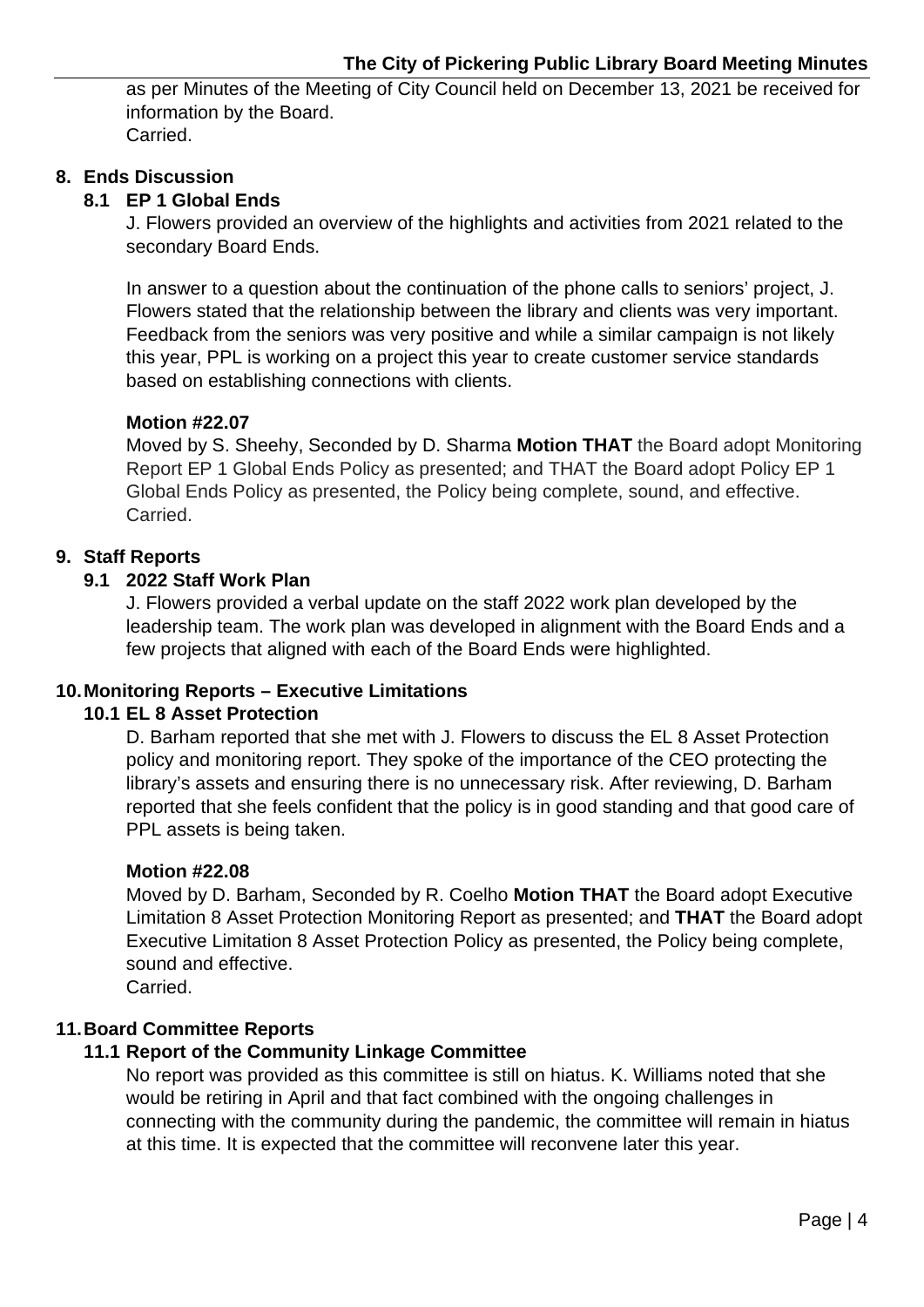## **11.2 Report of the Board Building Committee**

D. Sharma reported that the Committee met in December for a presentation by the architects of the City Centre project which was open to all Board members. He remarked that it was a very detailed presentation, proceeding floor by floor and included answers to questions from Board members. Minutes for this committee meeting will be included in the February Board meeting package.

In answer to a question about the results of the City Centre library plans discussion with the Accessibility Advisory Committee, J. Flowers reported that there were comments and concerns received related to the feature staircase banister which were taken back to the architect. No resolution has been received yet as the architects are still actively working on designs.

It was suggested that the Building committee meet towards the end of February to receive an update on the progress of the project and to share further details.

## **11.3 Report of the MOU ad hoc Committee**

R. Coelho began by thanking J. Flowers and E. Bird for all their hard work on the MOU documents and then proceeded to providing an overview of the general agreement and the five schedules.

If Board members have any comments about the documents, they are asked to submit those comments to J. Flowers by February 9, 2022. The committee will then meet to review and finalize the draft MOU. The documents will then be submitted to the CAO for her review.

M. Brenner thanked the committee for their work. He commented that it would be likely that the document would be reviewed by the city solicitor to ensure that the City's interests are protected and enquired about the library doing the same through their own lawyer.

## **12.Governance**

None.

# **13.Board Policy Review**

**13.1** EL 3 Staff Treatment will be discussed at the next Board meeting. All members to review prior to the next meeting. Discussion will be led by S. Beckett.

## **14.New Business**

## **14.1 Member Community Reports**

S. Butt, as Ward 3 Councillor, reported that Claremont community members have expressed some concerns to him with the library services in their community and wondered what we can be done to improve services considering the new, younger community moving in and need for programs for seniors and children. J. Flowers replied that it was important to get staff and community talking and the upcoming Claremont Library Extended Access pilot was a good opportunity to do some engagement and hear more about the community needs. Engagement will be planned for the spring of this year.